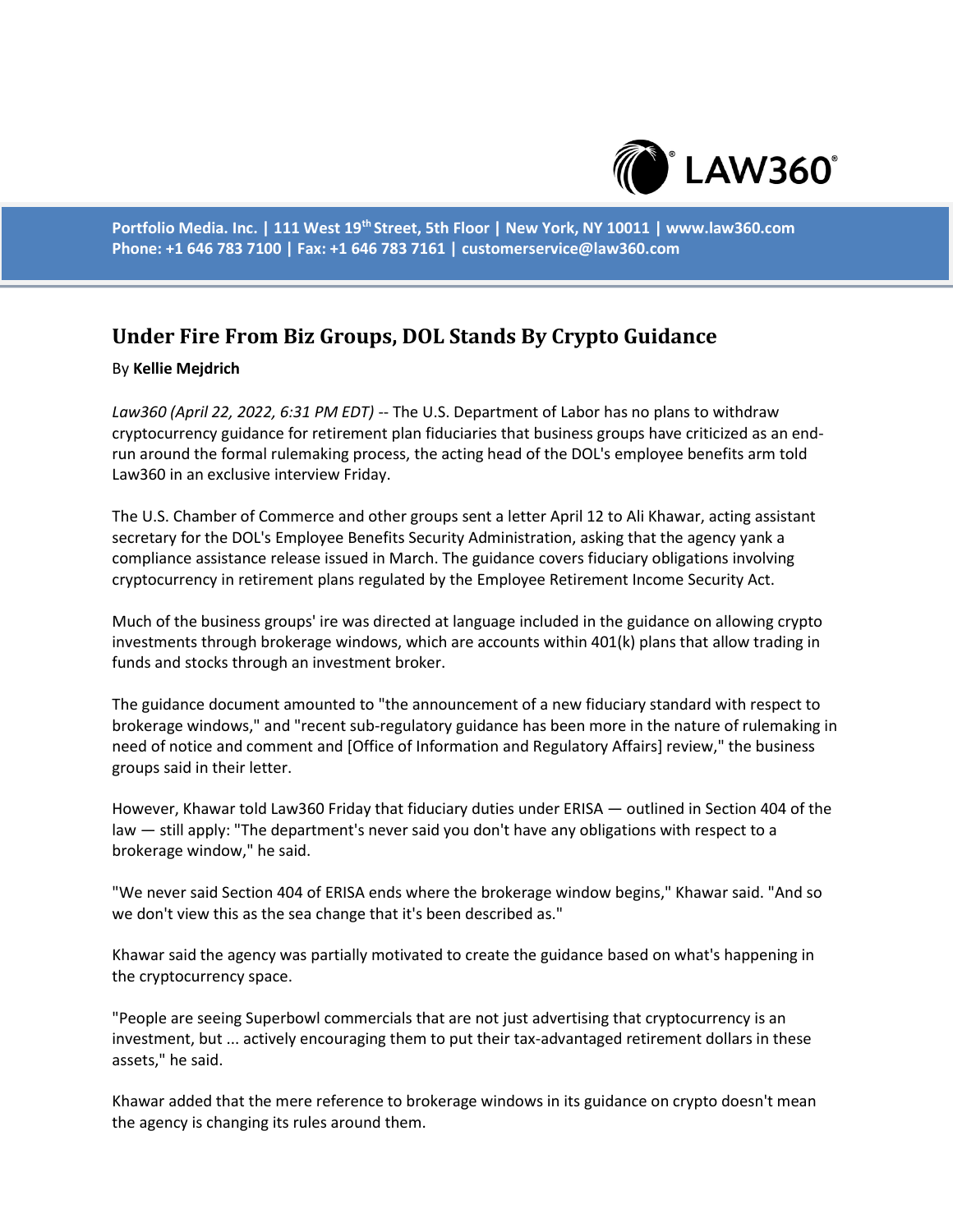"The industry is quite focused on this brokerage window question," Khawar said. "But again, this is like five words in multipage guidance. And what we're essentially saying is, your obligations don't stop just because there's a brokerage window there. That's not inconsistent with what we've said before."

Benefits attorneys say the guidance set off alarm bells because they've watched brokerage windows grow in popularity, in particular with large group plans, in the absence of clarity from regulators.

The last major action from the DOL on brokerage windows was in 2012, when the DOL repealed and replaced guidance that suggested plan sponsors would have to carefully monitor the investments in brokerage windows and potentially include them in fee disclosures. The agency's replacement guidance said that fiduciaries of plans with brokerage windows "are still bound by ERISA section 404(a)'s statutory duties of prudence and loyalty to participants."

The DOL also issued a request for information in 2014 asking how ERISA-covered plans offered and used brokerage windows. Then, in 2021, the DOL asked the Advisory Council on Employee Welfare and Pension Benefit Plans, a civilian advisory council that includes major participation from industry groups, to study brokerage windows, building on the 2014 action.

But in a report on brokerage windows sent to Labor Secretary Marty Walsh earlier this year, the council said that most of its members "did not believe that guidance in this area was needed."

Khawar said Friday that the DOL requested the advisory council report to better understand what the brokerage window landscape looked like, not to set the stage for regulation.

But the uncertainty surrounding brokerage windows has led benefits attorneys to advise caution to their ERISA plan clients.

"While I have cautioned my clients that the Department of Labor has concerns about brokerage windows, they've become commonplace, especially with regard to large plan sponsors," said Lisa Tavares, partner at Venable LLP. "So to not have settled this issue and this has become predominant in plans, is problematic, that's what people are reacting to."

Brenda R. Berg, a partner at Holland & Hart LLP, said one of the major concerns from plans is that "in general, we don't monitor individual investments in brokerage windows, and there hasn't been fiduciary focus or compliance requirements on that. And so I thought, this could signal something different from the DOL perspective."

She said that lately, the DOL has been issuing more guidance that ends up having significant impact in an enforcement context.

"Essentially, they're issuing guidance on us that ends up being best practices, or in their view best practices, that then could be applied by a court or could be applied in the DOL audits," Berg said. "And it's clear that the DOL intends to apply it in their audits because they said that. That was the first time I've seen that so directly."

Khawar said that plan sponsors should consider the brokerage window reference in the context of a compliance assistance release focused on cryptocurrency.